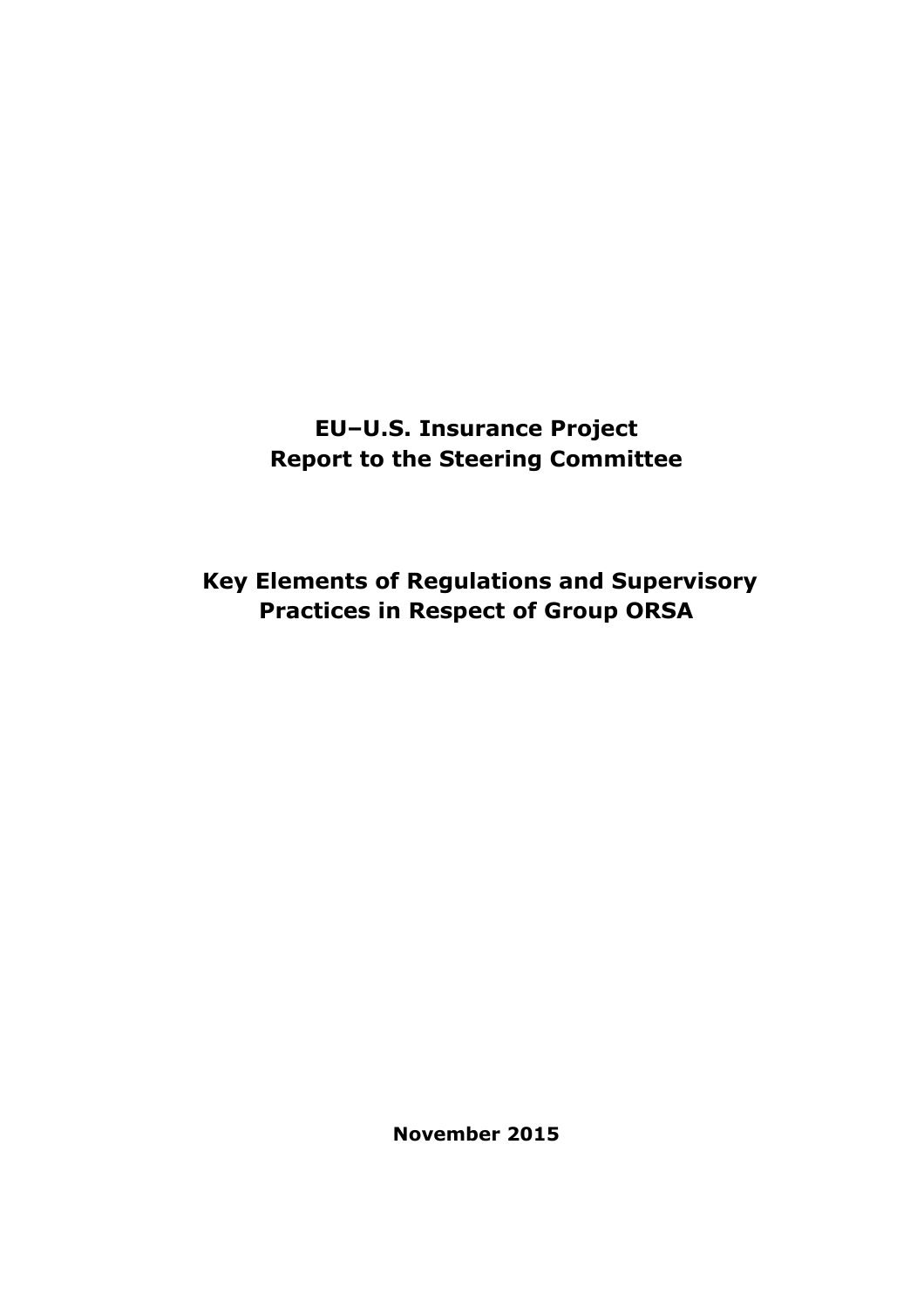### **Introduction**

 $\overline{a}$ 

The EU-U.S. Insurance Project started in early 2012, when the European Commission, the European Insurance and Occupational Pensions Authority (EIOPA), the U.S. National Association of Insurance Commissioners (NAIC) and the Federal Insurance Office (FIO) of the U.S. Department of the Treasury (Treasury) agreed to participate in a deeper dialogue to contribute to an increased mutual understanding and enhanced cooperation between the EU and the U.S. to promote business opportunity, consumer protection and effective supervision. In December 2012, the Project published the *EU-U.S. Dialogue Project Technical Committee Reports Comparing Certain Aspects of the Insurance Supervisory and Regulatory Regimes in the European Union and the United States*. The Report was accompanied by an initial "Way Forward" document which outlined a set of objectives and initiatives to be pursued through 2017. $^1$  In light of further developments in the EU and the United States, and of progress at the time on the Project, the Steering Committee in July 2014 revisited and updated the Way Forward and reaffirmed its commitment to the Project.

With respect to the topic of group supervision, the July 2014 Way Forward document contained several initiatives, including the following:

Promote harmonization of Own Risk and Solvency Assessment (ORSA) reports and establish common ORSA reporting elements which could be used by EU and U.S. groups.

To that end, a group of technical experts was convened in 2015 to exchange information about the requirements and use of ORSAs in both the EU and the U.S. in order to identify high-level principles underpinning supervisory practices in respect of group ORSA. These efforts leveraged best practices for both jurisdictions to identify key elements and state of the art processes for ORSA to fulfil supervisory objectives. The analysis compared existing ORSA content and processes within the EU and the U.S. to highlight areas for greater harmonization where appropriate, recognizing the need for jurisdiction-specific nuances given differences in markets and legal/supervisory regimes.

The business of insurance continues to be regulated primarily at the state level in the United States. Each state's legislature enacts insurance laws and empowers agencies within that state with the implementation and enforcement of those laws. NAIC is the standard-setting and regulatory support organization created and governed by the chief insurance regulators from the 50 states, the District of Columbia, and five U.S. territories. As explained further, below, the NAIC in 2012 adopted a Risk Management and Own Risk and Solvency Assessment Model Act (Model Act) which has now been adopted in 34 states.

At the federal level, the Board of Governors of the Federal Reserve System (FRB or Federal Reserve), FIO within the Treasury, and the Financial Stability Oversight Council (FSOC) are active in the U.S. insurance sector. The Federal Reserve is the primary, consolidated federal regulator of bank holding companies (BHCs), savings and loan holding companies (SLHCs), certain foreign banking organizations with U.S. operations

<sup>&</sup>lt;sup>1</sup> The Report and the Way Forward are available at: http://www.treasury.gov/initiatives/fio/EU-US%20Insurance%20Project/Pages/default.aspx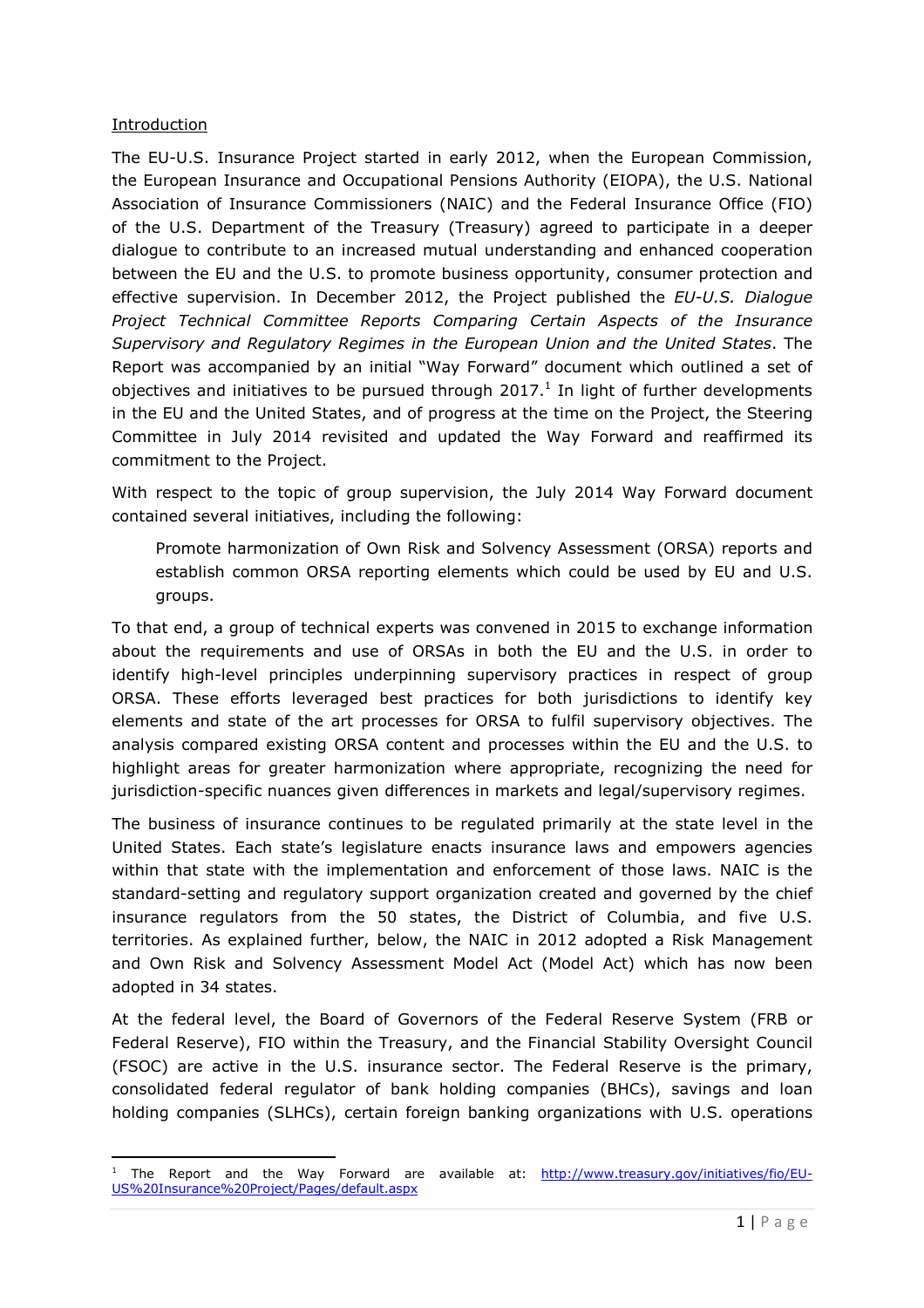(FBOs), and nonbank financial companies the FSOC has determined should be subject to supervision by the FRB and enhanced prudential standards (nonbank financial companies). In some instances, those supervised entities are holding companies of insurers. The FRB regulates their operations, activities, and capital to varying degrees, among other things<sup>2</sup>.

At present, an ORSA per se is not required by the FRB of insurance groups under its supervision, however this does not remove the requirement for these insurance groups to file an ORSA Summary Report with their lead state. The analysis that follows therefore compares the ORSAs under the Solvency II regime in the EU with standards of the NAIC's Model Act.

In the European Union, insurance supervision is performed in each Member States by a relevant national supervisory authority. The pursuit of insurance and reinsurance business is harmonised at the EU level by the Solvency II regime, which will apply from 1 January 2016. As regards the EU legislative process, one of the main institutions is the European Commission, which is the executive branch of the EU and is responsible for proposing new European laws to the Parliament and the Council. The core responsibilities of European Insurance and Occupational Pensions Authority (EIOPA) are to support the stability of the financial system, transparency of markets and financial products as well as the protection of policyholders, pension scheme members and beneficiaries. EIOPA is inter alia empowered to issue guidelines in order to ensure consistent application of the EU law.

## Regulatory Framework

 $\overline{\phantom{0}}$ 

The NAIC in 2012 adopted a Risk Management and Own Risk and Solvency Assessment Model Act (Model Act). The Model Act has been implemented by 34 states to date, although some of these states will not require the Summary Report to be filed until 2016 or 2017. Section 5 of the Model Act constitutes a legal basis to perform ORSA at the group level. For purposes of this analysis, comparisons with EU provisions are made only to the standards set forth in the Model Act, not to actual requirements pursuant to individual states' laws or regulations. In addition, the ORSA Guidance Manual published by NAIC and specifically referenced in the Model Act provides regulators' expectations towards insurance groups to complete their ORSA.

In the EU, all groups that fall under the Solvency II group supervision regime are required to conduct an ORSA, according to Articles 45 and 246 of the Solvency II Directive<sup>3</sup>. The Directive will apply from 1 January 2016, which should be preceded by adoption by the EU Member States of measures necessary for its implementation. EIOPA

<sup>2</sup> For more information on the respective authorities of FIO, FRB, FSOC and the U.S. states, see the *United States Financial Sector Assessment Program SelfAssessment* at http://www.treasury.gov/resource center/international/Documents/FSAP%20-%20Joint%20Insurance%20Sector%20Self-Evaluation.pdf.

 $3$  Directive 2009/138/EC of the European Parliament and of the Council of 25 November 2009 on the taking-up and pursuit of the business of insurance and reinsurance (OJ L 335, 17.12.2009, p.1). The requirements applicable at the level of individual undertaking apply mutatis mutandis at the group level, which means they should be applied with necessary alterations while not affecting the main point of the requirements. In addition, certain group-specific requirements apply.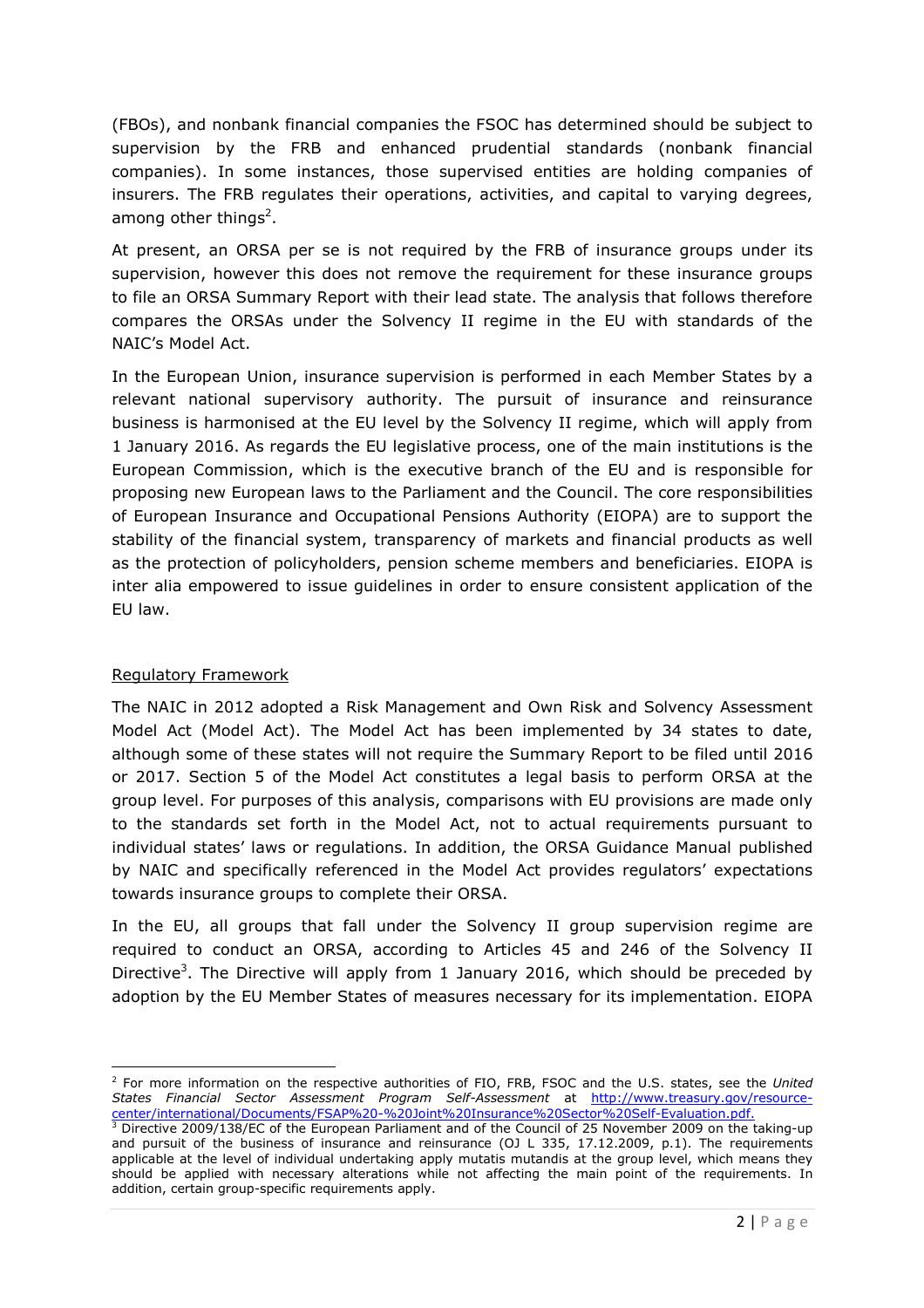has also published Guidelines on  $ORSA<sup>4</sup>$ , which focus on what is to be achieved by an ORSA rather on how it should be performed.

As a general rule, the group ORSA in both regimes should be reported on a regular basis, meaning once a year. However, an additional assessment can be triggered during the year in case of significant interim changes in the risk profile of the group.

## Scope of Regulation

 $\overline{\phantom{0}}$ 

In the U.S., the ORSA is required annually of larger insurers and insurance groups<sup>5</sup> (collectively, the subject entities/groups make up over 90% of the U.S. premium volume). The ORSA can be performed at either the solo level, or by the insurance group, provided that all insurance legal entities within the group are covered by the collective group-wide filing made available to the lead state insurance regulator. Despite this option, which is intended to allow the group the ability to produce a report consistent with the manner in which the groups perform their risk management, the assessment of risk capital and prospective solvency assessment is required to be reported to the lead state for the entire insurance group. The NAIC's ORSA Guidance Manual provides a framework, and allows discretion for insurers/groups to develop an ORSA process that is considered by the management to be suitable and appropriate.

Property and casualty insurers within a group could be included in one sector-specific ORSA Summary Report or combination of reports, and the life insurers within the same group could be included in another sector-specific ORSA Summary Report or combination of reports, if those sectoral operations within a group are under different enterprise risk management (ERM) frameworks.

In the EU, all insurance companies in the scope of Solvency  $II<sup>6</sup>$  have to perform the ORSA at least on an annual basis. Therefore the supervisory review process of the whole group includes a group ORSA report for the group level as well as ORSA reports prepared on an entity level. All insurance groups are obliged to carry out an ORSA at the group level.

It is possible, subject to supervisory approval, to provide one single supervisory report of the ORSA, which covers assessments carried out at the level of the group and all or selected undertakings belonging to that group. The assessment as such has to be carried out separately for the group level and each entity level. The final product, which is the ORSA supervisory report, is one document relevant for the group and individual entity level.

In summary, both European and U.S. groups have certain flexibility to adapt the process of ORSA and the supervisory report(s) to the specificities of a particular group.

<sup>&</sup>lt;sup>4</sup> EIOPA Guidelines on own risk and solvency assessment (EIOPA-BoS-14/259 EN).

<sup>5</sup> Insurers with annual direct written and unaffiliated assumed premium above \$ 500 million and groups with annual direct written and unaffiliated assumed premium above \$ 1 billion. For the detailed description of thresholds please refer to Section 6 of the NAIC's Risk Management and Own Risk and Solvency Assessment Model Act.

<sup>6</sup> Solvency II does not apply to insurance undertakings which fulfill all conditions stipulated in Article 4 of the Solvency II Directive.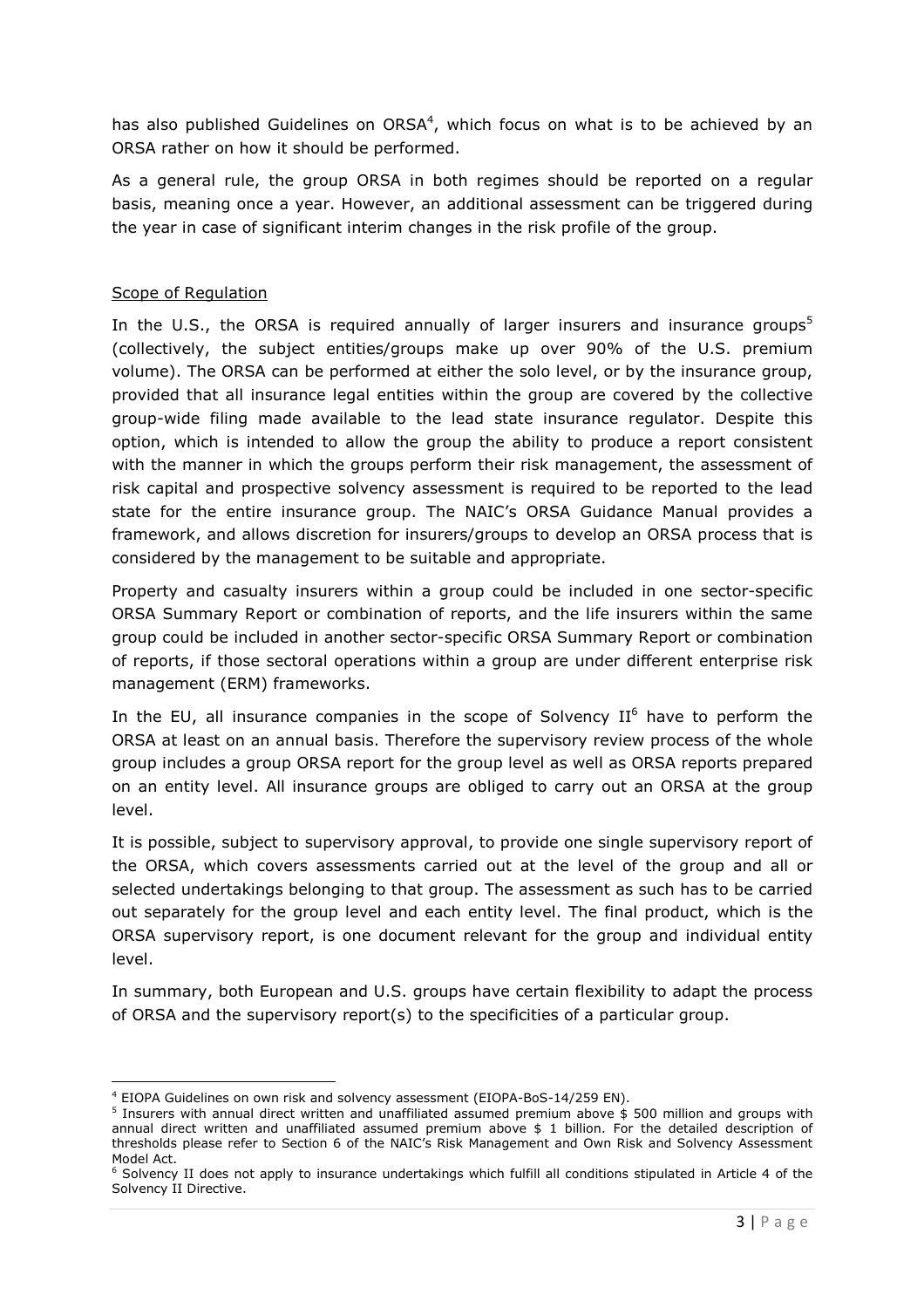#### Nature of ORSA

In both regimes ORSA means the process of assessing the risk profile and capital needs necessary to address those risks in a forward-looking perspective. It is expected in both the U.S and the EU that ORSA is the group's own assessment, therefore certain flexibility is provided as to the process to perform the exercise.

The ORSA process should be unique to each group, reflecting its specific business, strategy, organisational structure and approach to risk management systems. It should also be appropriate to the group's nature, scale and complexity of its risk profile.

As the result of the ORSA exercise, the group should produce a document(s) describing the outcome of its risk and capital assessments, which should be provided to the relevant supervisory authority ('the supervisory report of the ORSA' to be submitted to the group supervisor in the EU and 'the ORSA Summary Report' to be provided to the relevant lead state insurance regulator in the U.S.).

#### Content of the ORSA

In the U.S., the ORSA Summary Report should address three major areas:

- − description of the Risk Management framework,
- − assessment of the risk exposure under normal and stressed conditions,
- − group assessment of risk capital and prospective solvency assessment.

Under Solvency II, the ORSA needs to cover at least:

- − the overall solvency needs taking into account the group's capital needs with regard to its specific risk profile, approved risk tolerance limits and the forward looking business strategy of the group;
- the compliance, on a continuous and forward-looking basis, with regulatory capital requirements;
- − the significance with which the risk profile of the group deviates from the assumptions underlying the solvency capital requirement (SCR),
- − the group's business actions taking into account the results from the above mentioned assessments.

In the EU, general information on the group's risk management framework is not part of the ORSA supervisory report, but is included in the regular supervisory report on its system of governance. The ORSA supervisory report focuses on the outcome of specific risk assessments which are required in the general frame of the group's risk management.

The report provided to a group/lead supervisor in both the EU and the U.S. should include the overall economic solvency needs taking into account the specific risk profile, approved risk tolerance limits and the business strategy of the group (EU) or high-level summary of the qualitative and/or quantitative assessment of risk exposure in both normal and stressed environments for each material risk category, which includes comparison of available capital against risks to which the group is exposed (U.S.). In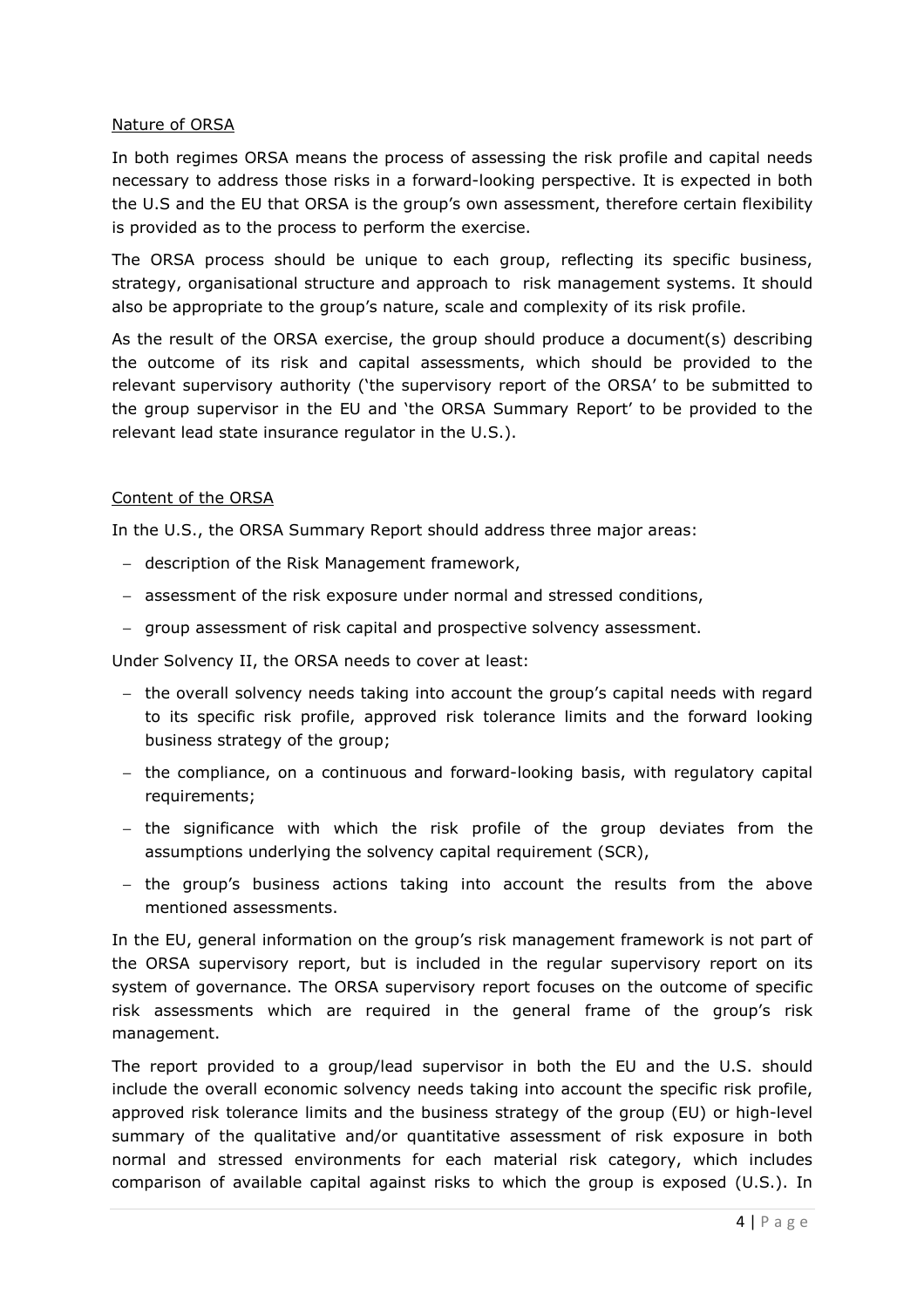addition, the reports in the EU and the U.S. should include an assessment of compliance with regulatory capital requirements.

In both the EU and the U.S., an ORSA carried out at the group level should address group-specific issues, such as: the effect of diversification, group-specific risks (concentration risk, risk concentrations, contagion risk, complexity risk and operational risk), intra-group transactions as well as the availability (transferability and fungibility) of capital within the group.

#### ORSA as Part of Risk Management

The U.S. regulation requires an insurance group to maintain a risk management framework to assist the insurer with identification, assessment, monitoring, management and reporting on its material and relevant risks. ERM framework principles are included as the first part of the ORSA Summary Report:

- − how the insurers in the group identify and categorize relevant and material risks and manage those risks as it executes its business strategy,
- − risk-monitoring processes and methods,
- − risk appetite,
- − an explanation of the relationship between risk tolerances and risk limits.

Both in the E.U. and under the standards of the Model Act in the U.S. it is required that ORSA should be conducted as part of the risk management framework. The European framework includes written policies with regard to, inter alia, risk management and ORSA. The Model Act framework in the U.S. does not specifically require an ORSA policy, however U.S. companies are expected to have a number of written policies to support the rigor of their risk management framework. In these policies the group needs to describe its general approach towards risks including risk appetite and tolerance limits as well its methods and processes applied. The ORSA report includes assessment of this general concept as provided in the policies for analysis of specific risks.

ORSA is thus an integral part of the ERM for both European and U.S. insurers and groups. It should also be an essential element of the business strategy and the process of taking strategic decisions at the level of the group and of an individual undertaking. These commonalities should help both European and the U.S. groups meet expectations of supervisory authorities as they operate on a transatlantic basis.

## Involvement of the Board

The boards of European groups should take an active part throughout the whole ORSA process in a 'top-down' approach. This involvement includes approval of the policy for the ORSA and steering on performance of the assessment. The board should also challenge the results of the ORSA and approve the supervisory report. Supervisors will expect that future management actions will result from the ORSA results.

The ORSA Summary Report of U.S. groups should include a signature of the group's chief risk officer attesting to the best of his/her belief and knowledge that the insurer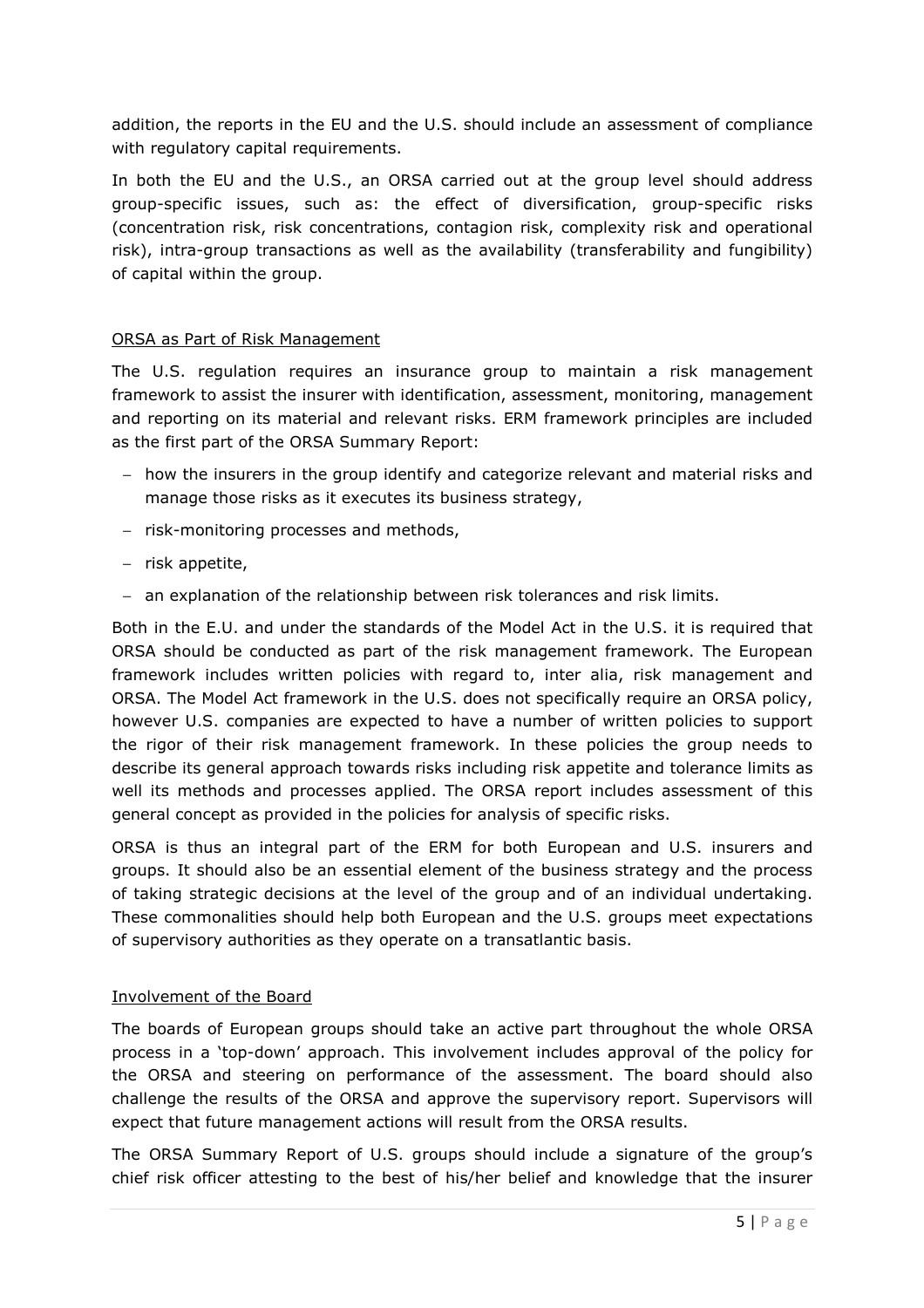applies the enterprise risk management process described in the ORSA Summary Report and that a copy of the report has been provided to the insurer's board or the appropriate committee thereof.

The requirements regarding involvement of the board in the ORSA allow effective communication between the board and the supervisory authorities, as well as within the colleges of transatlantic groups. In both systems the board bears the ultimate oversight for the ORSA assuring that its results are used for management actions, but in the U.S. there is no specifically identified board responsibility over ORSA, rather corporate law requires board members to utilize the duty of care and loyalty.

#### Supervisory Approaches to ORSA

Since the December 2012 report, supervisors have started to gain increasing insight and experience in reviewing and using group ORSAs. Throughout 2015, the supervisory authorities participating in the Project – Technical Committee on Group supervision have discussed and compared their ORSA-related practices.

The analysis of supervisory practices with regard to ORSAs poses certain difficulties due to the fact that ORSA requirements have only been applicable in the U.S. since the beginning of 2015 and in the EU the preparatory requirement for the ORSA has been introduced by EIOPA for the years 2014 and 2015. The final ORSA is only applicable once Solvency II is in place, i.e. from 2016.

However, on the basis of sharing and reviewing the preparatory ORSA experiences in colleges as well as from rules on supervisory cooperation and information exchange, certain conclusions may already be drawn for from both the U.S. and the EU.

In terms of supervisory expectations, both EU and U.S. supervisors are responsible for reviewing the ORSA report and the ORSA process. If an ORSA report is done well, it should provide supervisors with information on the key risks facing the firm, risk tolerances, the capital the firm holds against risks and management actions they can take on a forward-looking basis. In judging the quality of an ORSA report, the supervisors are expected to take into account the ORSA report itself but also their own knowledge of the group's business.

Supervisors are expected to make a judgement as to whether the ORSA report is an adequate assessment of the own risks and solvency both at solo and at group level and whether the outputs from the ORSA are utilised in relevant decision-making processes by the Board.

In order for an ORSA report to be considered appropriate, both EU and U.S. supervisors will expect to bring the inputs and outputs from the ORSA together and provide the links and analysis between them (e.g. interconnectedness between the group business strategy and the group risk profile).

In the EU, the supervisory discussion on ORSA has already taken place in some colleges. Relevant information has been exchanged in the colleges in different formats, in some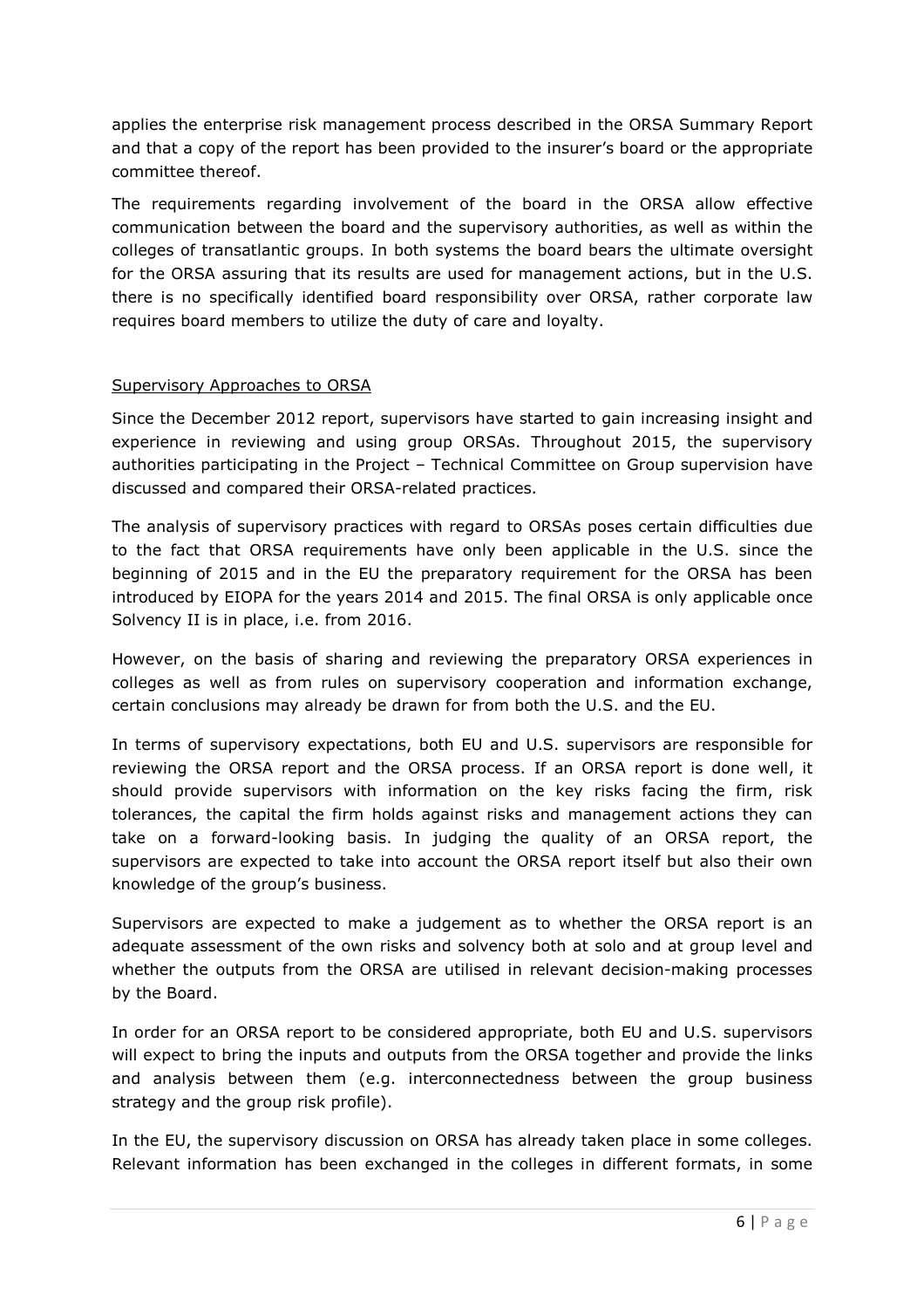cases the whole ORSA report, in others only a report of the supervisory review. In the U.S., ORSA summary reports have been shared only on a limited basis within colleges thus far.

In both the U.S. and the EU, the outcome of the ORSA exercise will be a subject of interest of colleges, however specific solutions in this regard, e.g. the exact scope of information exchanged on ORSA, may differ. In the U.S., typically the lead state supervisor receives an ORSA Summary Report, prepares an assessment on the basis of this report and shares this assessment with college members. However, solo supervisors can request the full ORSA Summary Report from the lead state. In the EU, exchange of ORSA reports is not envisaged as an obligation, but particular colleges may decide to do so as part of their coordination arrangements. In addition, according to EIOPA Action Plan 2016 for Colleges, supervisors should share within colleges their views regarding the structure, quality and consistency of the ORSA approach across the group. The conclusions from analysing ORSA will also be reflected in conclusions from the supervisory review process, which should be exchanged within colleges.

In both the U.S. and EU the size of the ORSA reports can be a barrier to sharing them with all members of the college. Practical solutions in this regard are still to be elaborated, including what information and materials will be exchanged with regard to ORSA. This information exchange should be adequate to enable supervisors within the college to focus their supervisory review and actions on the major issues regarding the risk profile of the group and/or of specific entities.

To sum up, ORSA is expected to be an important input in discussions and analyses carried out within colleges in both the EU and the U.S. The abovementioned similarities in approaches applied by EU and U.S. supervisors should facilitate the assessment of risk profiles of transatlantic groups within their colleges.

## **Conclusions**

The nature and purpose of ORSA are comparable in the U.S. and the EU. The relation of ORSA with the risk management framework of the group is also similar. In addition, for both the ORSA is required at solo and at group level, as well as an assessment of the interconnectedness between the risks at the group level. The frequency of ORSA in both the EU and the U.S. is set at least annually.

These similarities should facilitate discussions regarding ORSAs in colleges of supervisors of both EU and U.S. groups. This should allow for common understanding among supervisory authorities from EU Member States and state supervisory authorities in the United States, secure the efficiency of discussions held in the colleges as well as reaching common conclusions.

The analyses regarding ORSA requirements and relevant supervisory practices should be continued in order to benefit from relevant practical supervisory experiences, which will evolve as more experience is gained with ORSAs in the future.